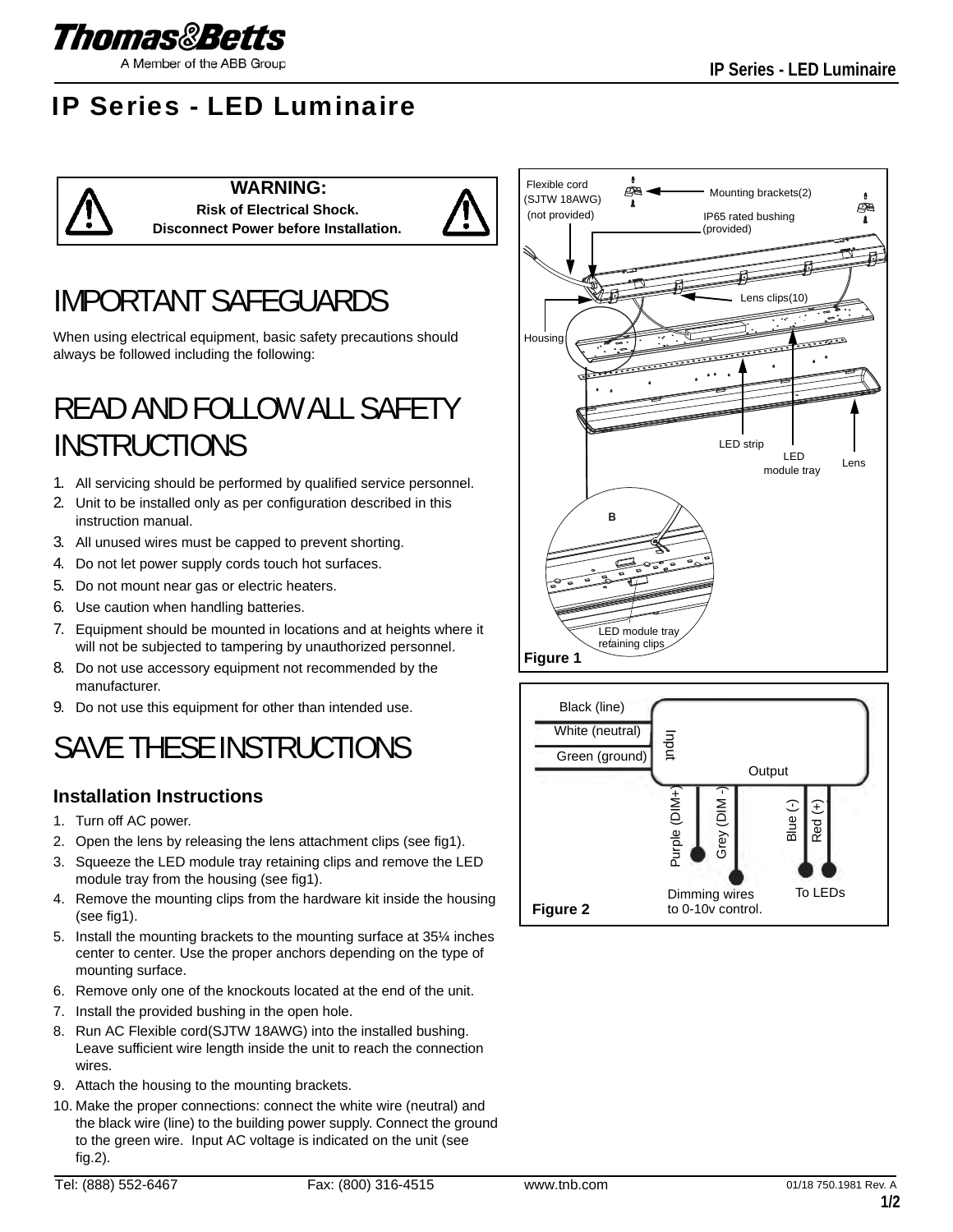

A Member of the ABB Group

- 11. If dimming control is required: connect the purple (DIM+) wire to the purple wire from the 0-10v dimming control and the grey (DIM-) wire to the grey wire from the 0-10v dimming control. If the dimming control is not required cap the individual wires with approved wire nuts (see fig.2).
- 12. Snap the LED module tray to the retaining clips on the housing.
- 13. Replace the lens cover on the housing and fasten the lens clips.
- 14. Energize AC power. The LED strip will illuminate.

## **Emergency LED driver (optional)**

## **Wiring the AC input (see figure 3)**

- 1. The Emergency LED Driver and AC LED Driver must be on the same branch circuit.
- 2. The Emergency LED Driver requires an unswitched AC power source of 120/277 or 347 volts.
- 3. When the Emergency LED Driver is used in a switched luminaire, the AC input to the Emergency LED Driver must be connected to a lead of the luminaire switch (line side of luminaire switch).

## **Completing the installation (see figure 3)**

When the installation is complete, switch the AC power ON and connect to the Emergency LED Driver converter connector.



### **Operation**

### *Normal Mode:*

AC power is present. The AC LED Driver operates the LED strip as intended.

The LCTS will be illuminated indicating that the Emergency LED Driver is in the standby charging mode.

### *Emergency Mode:*

AC power fails. The Emergency LED Driver senses the AC power failure and automatically switches to Emergency Mode. The LED strip will be illuminated for a minimum of 30 minutes. When AC power is restored, the Emergency LED Driver switches the system back to the Normal Mode and resumes battery charging.

### **Testing and Maintenance**

Pressing the LCTS simulates an AC power failure and forces the system into the Emergency Mode.

Testing may also be performed by disconnecting the power to the system.

### *Initial Testing:*

Allow the unit to charge for approximately 1 hour, then press the LCTS to conduct a short test.

Allow a 24 hour charge before conducting a 30 minute test.

### *Monthly:*

Ensure that the LCTS is illuminated. Conduct a 30 second test by depressing the LCTS.

### *Annually:*

Ensure that the LCTS is illuminated. Conduct a 30 minute test by disconnecting the power to the Emergency LED Driver unit(s) to be tested.

**IMPORTANT:** Retain test records for inspection by the authority having jurisdiction.

**Warranty:** For the complete warranty information, please refer to our website (http://www.tnb.ca/en/products/emergency-lighting/).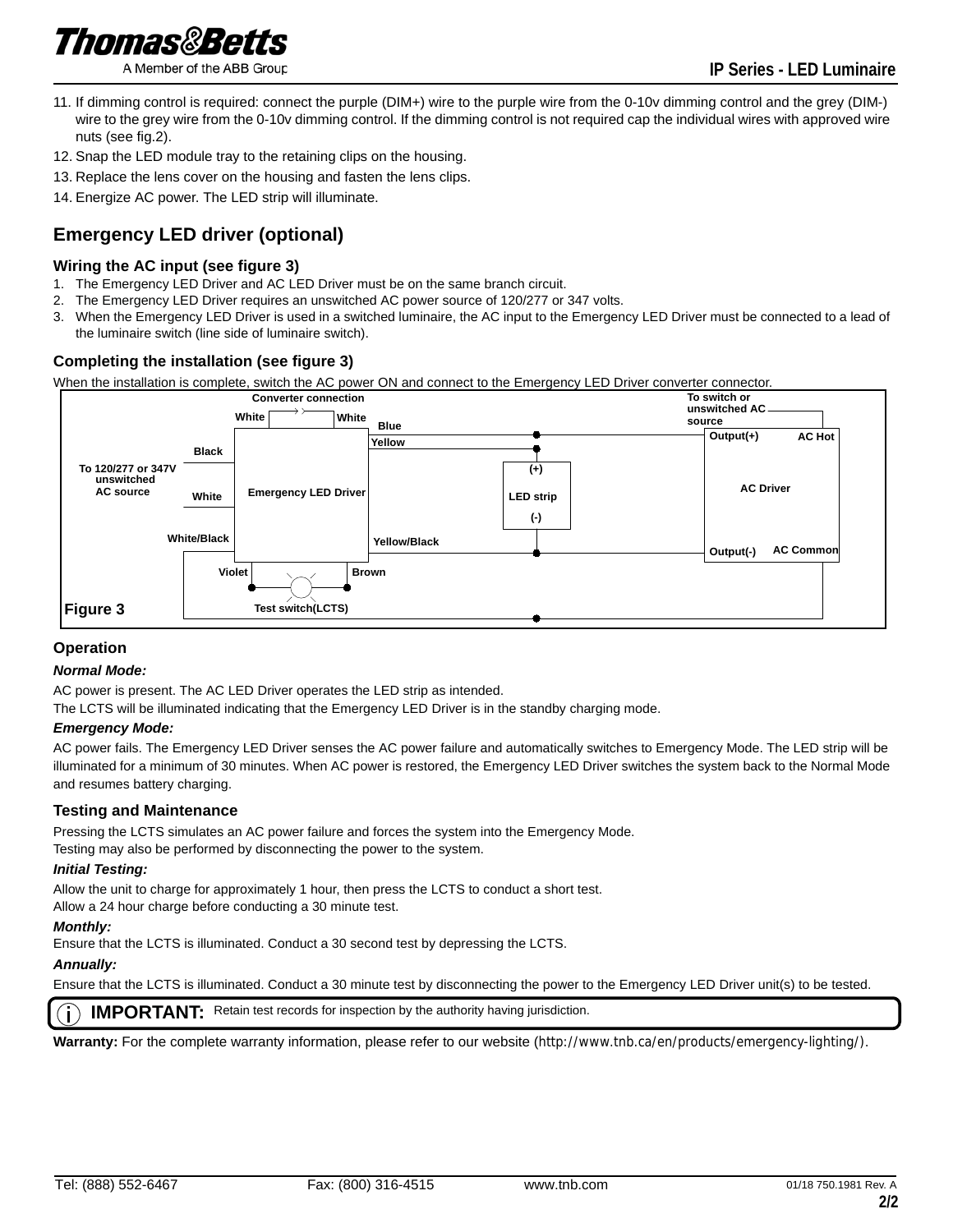

il gris de gradation est requis: connecter le fil violet (DIM+) au field de gradation est proi de de gradation e évuorqqs auetoenros eb ebis! à sleubivibni alit sel tegètorq alupen asq tae'n noitabatg eb elôttros nu i2 V 01-0 noitabatg eb elôttros ub  $\cdot$ (2). 2).

- 12. Enclipser le plaque de montage à DEL dans les agrafes de retenue sur le boîtier.
- 13. Replacer le couvercle de la lentille sur le boîtier et fixer les agrafes de la lentille.
- 14. Mettre sous tension c.a. Le bande DEL s'illumineront.

## **secours (option) Pilote DEL de**

### **Câblage de l'entrée c.a. (fig. 3)**

- 1. Le pilote DEL de secours et le pilote DEL c.a. doivent être sur le même circuit de dérivation.
- 2. Le pilote DEL de secours exige une source d'alimentation c.a. non commutée de 120/277 ou 347 V 3. Lorsque le pilote DEL de secours est utilisé dans un luminaion entrée c.a. au pilote DEL de secours doit être connectée à un
- conducteur de l'interrupteur du luminaire (côté ligne de l'interrupteur du luminaire).

### **Achever l'installation (fig. 3)**

Lorsque l'installation est terminée, mettre sous tension c.a. et brancher au connecteur de l'onduleur du pilote DEL de secours.



### **Fonctionnement**

#### *Mode normal:*

Sous tension c.a. Le pilote DEL c.a. fait fonctionner la bande de DEL comme prévu.

Le LCTS sera illuminé indiquant que le pilote DEL de secours est en mode de charge de veille.

#### *Mode de secours:*

**Tests et entretien**

Panne du c.a. Le pilote DEL de secours capte la panne de courant en transfert automatiquement l'unité en mode de secours. La bande de DEL resteront illuminées durant un minimum de 30 minutes. Lorsque le courant c.a. est aidabli, le pilote DEL de secours transfert le système au mode normal et reprend la charge de la batterie

can especie en epoconta. Et force le soure de contant c.a. et force le système en mode de secours. Les tests peuvent également être réalisés en coupant le courant secteur au système.

## *Test initial:*

Permettre une charge d'approximativement une henre à l'unité, puis appuyer sur le LCTS pour réaliser un test bref.

Permettre une charge de 24 heures avant de réaliser un test de 30 minutes.

## *Mensuel:*

S'assurer que le LCTS est illuminé. Appuyer sur le LCTS et réaliser un test de 30 secondes.

## *Annuel:*

S'assurer que le LCTS est illuminé. Réaliser un test de 30 minutes ne deurant secteur aux unités des pilotes de 210 deupronnes des piloter.

IMPORTANT: Conserver les registres des tests pour l'inspection requise par les autorités compétentes.  $(\; | \; )$ 

nb.ca/ Pour obtenir des informations complètes sous la garantie, SVP référez-vous à la page d'accueil de notre site web (http://www.t **Garantie:** fr/produits/eclairage-de-secours/).